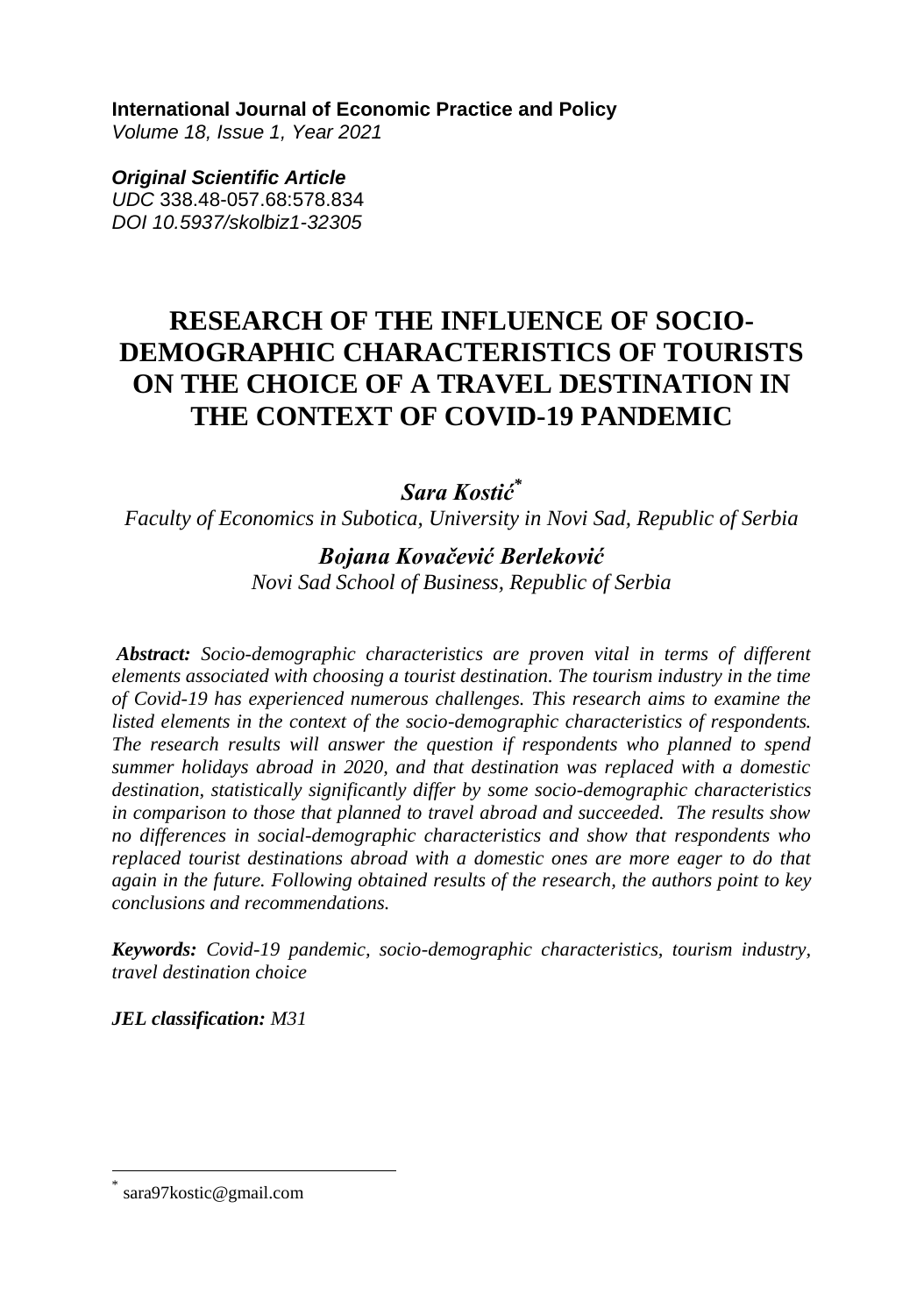# **ISTRAŽIVANJE UTICAJA SOCIODEMOGRAFSKIH KARAKTERISTIKA TURISTA NA ODABIR TURISTIČKE DESTINACIJE U USLOVIMA PANDEMIJE COVID-19**

*Sažetak: Sociodemografske karakteristike pokazale su se kao veoma značajne u pogledu različitih elemenata koji se povezuju sa izborom turističke destinacije. Turistička privreda je, u uslovima pandemije izazvane virusom Covid-19, bila izložena brojnim izazovima. Cilj ovog istraživanja podrazumeva sagledavanje pomenutih elemenata u kontekstu sociodemografskih karakteristika ispitanika. Rezultati istraživanja će pružiti odgovor na pitanje da li se ispitanici koji su planirali da u 2020. godini letuju u inostranstvu, a koji su planiranu inostranu turističku destinaciju zamenili domaćom, statistički značajno razlikuju po nekoj od sociodemografskih karakteristika u odnosu na one ispitanike koji su takođe planirali da otputuju u inostranstvo, i u tome i uspeli. Rezultati ukazuju na to da razlike po sociodemografskim karakteristikama između ispitanika nema, ali ukazuju i na to da oni ispitanici, koji su zamenili inostranu turističku destinaciju domaćom, pokazuju veći stepen verovatnoće da će i ubuduće preduzeti istu akciju. U skladu sa dobijenim istraživačkim rezultatima, autori na kraju rada ukazuju na ključne zaključke i preporuke.*

*Ključne reči: pandemija Covid-19, sociodemografske karakteristike, turistička privreda, odabir turističke destinacije*

#### **1. INTRODUCTION**

In conditions of a pandemic caused by the virus Covid-19, the tourism economy was exposed to numerous challenges that needed an adequate reaction. Analysis of the Covid-19 pandemic quickly became a theme in scientific circles, so in existing literature, there are researches focused on other industrial segments, such as the production sector and possibilities for product placement. (Marić  $\&$ Đurković-Marić, 2020). On the Republic of Serbia territory, the first cases of Covid-19 virus infection were registered during March of 2020, which influenced the fall of the demand for touristic services in the same month. According to the Statistical Office of the Republic of Serbia, in March of 2020, compared to March of 2019, the number of tourist departures was 56% lower. The number of overnight stayings was reduced by 45,7%. Then, in December 2020, compared to December 2019, the number of tourist departures showed a reduction of 67,1%, and the number of overnight stays was 59,9% lower. The greatest decline of the number of tourists in 2020 compared to 2019 was noted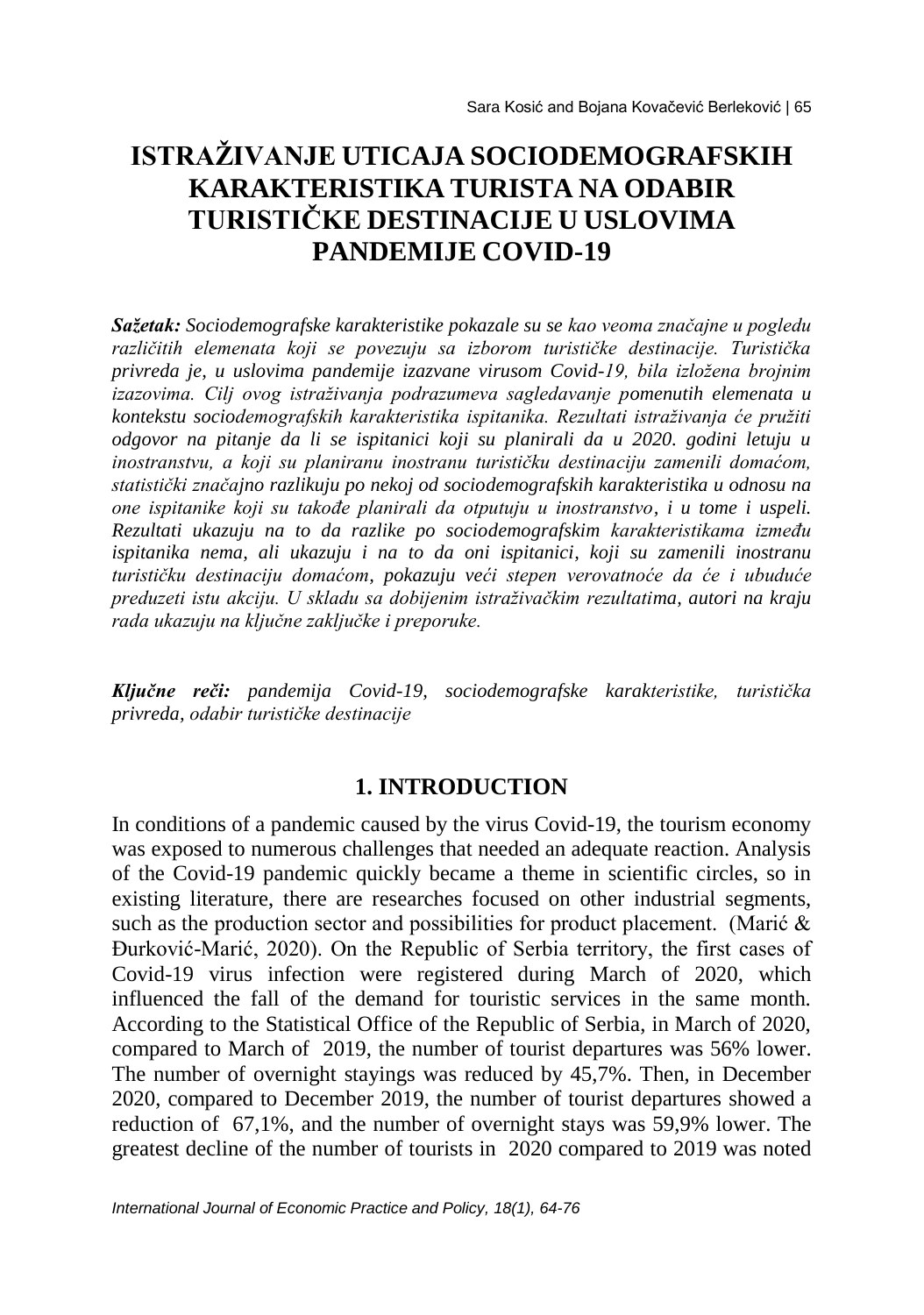in April, as it reached a 97,9% decline in April of 2019. Within described circumstances, the Tourism Organisation of Serbia decided to implement the digital campaign *"Stay home today, so you can travel tomorrow"*, which was imported from the World Tourism Organisation.

Due to listed circumstances, a great number of the Republic of Serbia citizens have not succeeded in traveling to planned destinations abroad. This paper aims to analyze the socio-demographic factors that influence choosing domestic instead of overseas tourist destinations within the Covid-19 pandemic in the Republic of Serbia. This research aims to identify socio-demographic characteristics that have a statistically significant influence.

The paper itself has four chapters. Firstly, there is a description of motives for research conducting and the importance of researching this particular problem. Then a literature review talks about the significance of socio-demographic characteristics as important elements for choosing a tourist destination. Data used in the research were gathered by the survey method, and questionnaires were distributed using different Internet platforms.

Based on the gathered data, two research segments of respondents were identified. During the process of comparison of these segments, descriptive statistical analysis is implemented. After that, for comparison of respondents by gender and marital status,  $\chi$ 2 test was used. Furthermore, the t-test of independent means was used to make comparisons of respondents by age, years of education, self-estimated income, number of household members, and the existence of probability to holiday planned abroad change to holiday in Serbia in the future.

The results of research conducted lead to the conclusion that there are no statistically significant differences between segments of respondents in sociodemographic characteristics and the choice of tourist destination in conditions of Covid-19 pandemic. However, the special value of this research is the conclusion that there is a statistically significant difference in the probability of choosing a planned tourist destination abroad in exchange for a destination in the Republic of Serbia.

### **2. LITERATURE REVIEW**

In the scientific literature, numerous researches are dealing with the influence of socio-demographic factors within the context of elements important for touristic services choice, indirectly when the choice of tourist destination is in question. In this respect, it is possible to single out: gender (Fodness, 1992; Hudson, 2000; Meng & Uysal, 2008; Kim, Kim, Park & Guo, 2008; Tangeland, Aas &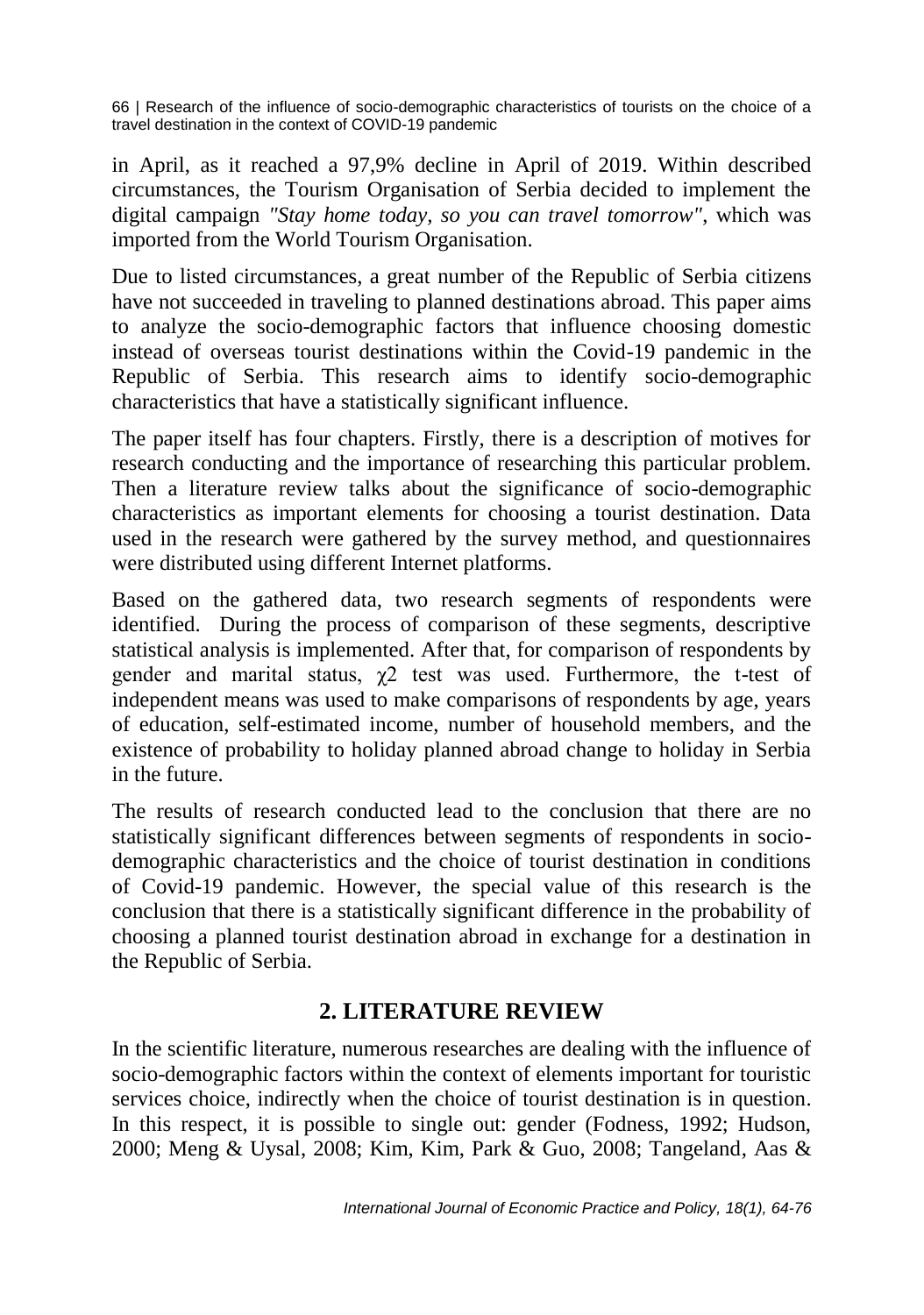Odden, 2013; Đeri, Božić & Šašlić, 2017; Aziz, Hussin, Nezakati, Yusof & Hashim, 2018; Karatsoli & Nathanail, 2020; Remoaldo, Ghanian & Alves, 2020), age (Luo & Deng, 2007; Jönsson & Devonish, 2008; Tangeland, Aas & Odden, 2013; Schroeder & Pennington-Gray, 2014; Aziz et al., 2018; Anson, Chow, Cheung, Lee & Liu 2018), level of education (Kim, Kim, Park & Guo, 2008; Tangeland, Aas & Odden, 2013; Anson et al., 2018), family status (Kattiyapornpong, 2009; Chen, 2009; Anson et al., 2018), and amount of income (Kattiyapornpong, 2009; Aziz et al., 2018; Anson et al., 2018; Escobar, López, Pérez-Priego & García-Moreno, 2020).

Karatsoli & Nathanail (2020) describe gender as a relevant variable for tourist destination choice. Namely, when it comes to a tourist's gender and the use of social networks in tourist destination planning, authors conclude that female tourists react more intensively to information placed on social networks when choosing a tourist destination than male tourists. Besides, there is also a difference in making decisions about touristic services purchase. Male tourists make decisions easily and intuitively, and female tourists mostly have to take advice from family members and/or friends. (Đeri, Armenski & Jovanović, 2014).

Fodness (1992) concludes that female tourists more often choose a tourist destination for family trips with kids than for family trips without children (Fodness, 1992). In planning to visit certain tourist destinations, tourists of both genders are prone to be influenced by reviews, ratings, photographs, videos and suggested transport means (Karatsoli & Nathanail, 2020). Moreover, Remoaldo, Ghanian and Alves (2020) stress that female tourists more intensively show "intention" and "total satisfaction" than male tourists for creative touristic activities. Still, on the other hand, male tourists are more active in activities in nature (Tangeland, Aas & Odden, 2013). Hudson (2000) points out female tourists are more afraid of possibilities for injuries during visits to tourist destinations, mostly in ski centers, in comparison to male tourists.

Meng and Uysal (2008) have determined differences in the perception of natural factors in tourists of opposite genders in visiting tourist destinations. In this context, when it comes to holidays in nature, female tourists have a more intense desire to spend time with family and friends, coupled with relaxation and rest. Male tourists in their twenties and married show the greatest desire to visit tourist sites again. (Kim, Kim, Park & Guo, 2008).

However, some literature research does not consider the gender of respondents to be a significant variable for choosing a tourist destination. The above mentioned especially stands out in the influence of tourists' motivation for visiting certain tourist destinations (Jönsson & Devonish, 2008). Similar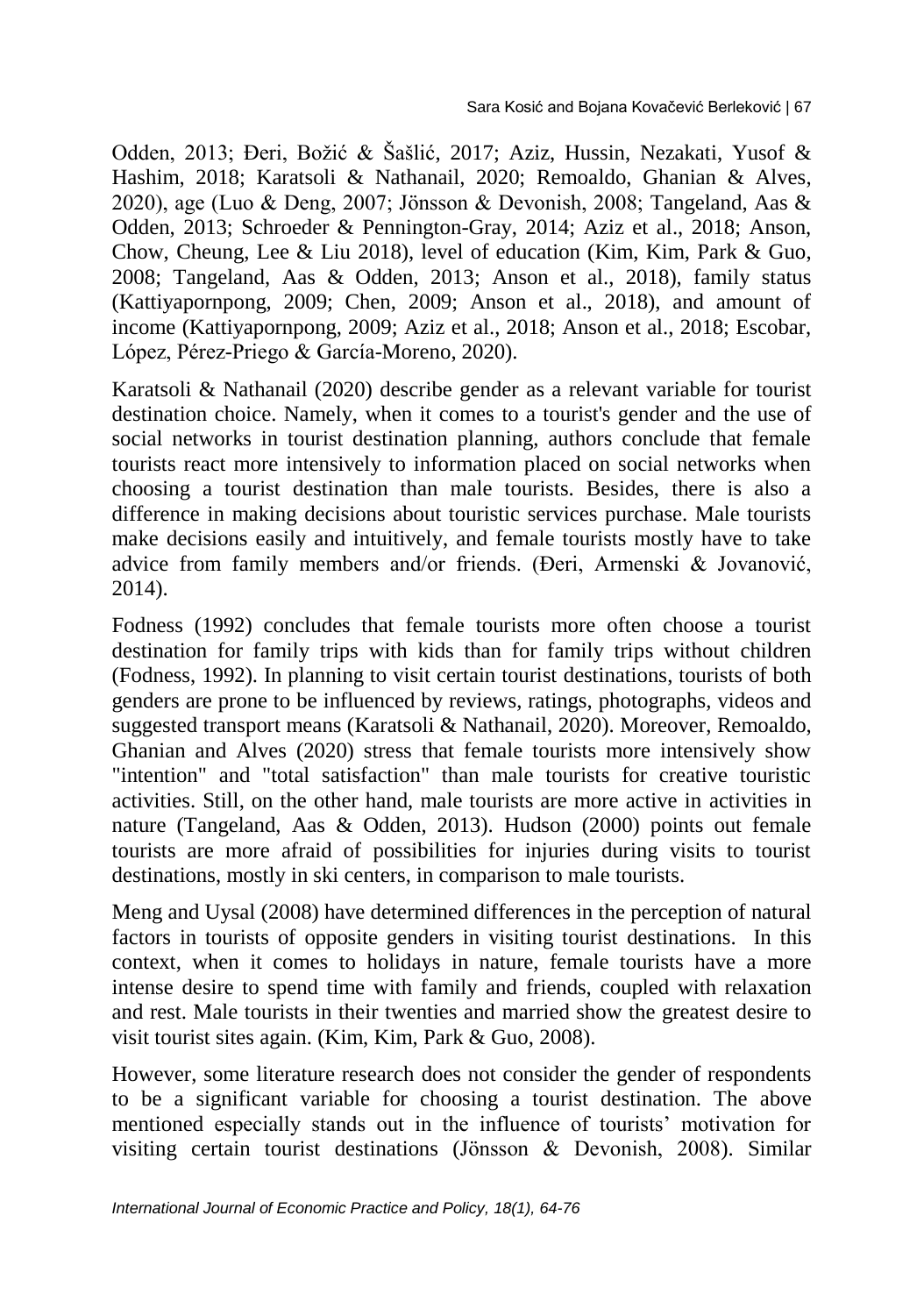attitudes are presented by other authors pointing out that gender, as a sociodemographic variable, does not influence the desire for traveling. (Aziz et al., 2018). The group of authors observe the absence of difference in the motivation of tourists of both genders but still conclude that female tourists value motivation factors more than male tourists (Meng & Uysal, 2008). Besides, when it comes to prices and ways of payment for touristic arrangements, there is no difference in reaction between male and female tourists (Đeri, Božić & Šašlić, 2017). In addition, Remoaldo, Ghanian and Alves (2020) point out that there is no difference between male and female tourists participating in creative activities during excursions.

The next socio-demographic characteristic that stands out as very significant for decision-making is the age of tourists. Namely, tourists' age influences cultural motivation, especially for tourists of older generations (Jönsson and Devonish, 2008). Also, Jönsson Jonson and Devonish (2008) say that for older tourists, in comparison to younger ones, it is more important to get to know the characteristics of local places and their inhabitants, and younger tourists prefer destinations where they can participate in various sports activities. Besides that, there is a significant difference in the age of tourists and their desire to travel (Aziz et al., 2018). Tourists between 31 and 40 years of age had more opportunities to use social networks for informing in periods of crisis (crisis situations can be grouped within twelve kinds of crises such as terrorism, criminal, natural disasters, diseases (as SARS), food safety, financial, health and cultural barriers) in comparison to those between 18 and 30 years of age (Schroeder & Pennington-Gray, 2014). The other authors in their research mention the positive correlation between tourists' age and feeling of relaxation, exploration of nature and visiting national parks (Anson et al., 2018). Furthermore, the other group of authors stresses the existence of a significant negative correlation between tourists' age and their participation in adventurous activities (Tangeland, Aas & Odden, 2013). Luo and Deng (2007) tell that there is a negative correlation between the age of respondents and their desire for new things and permanent work on themselves (new things and permanent work on themselves mean new experiences, excitements, meeting new people, developing new abilities and skills). The conclusion is that younger respondents prefer new things in tourism (Luo & Deng, 2007).

When it comes to exploring the influence of the education level of tourists as a socio-demographic characteristic, in literature, there are different researchers' attitudes. Kim, Kim, Park & Guo (2008) conclude that the higher satisfaction level during visiting tourist destinations shows respondents with higher education levels. Moreover, it is evident that more educated respondents show lower levels of satisfaction, so there is a negative correlation between the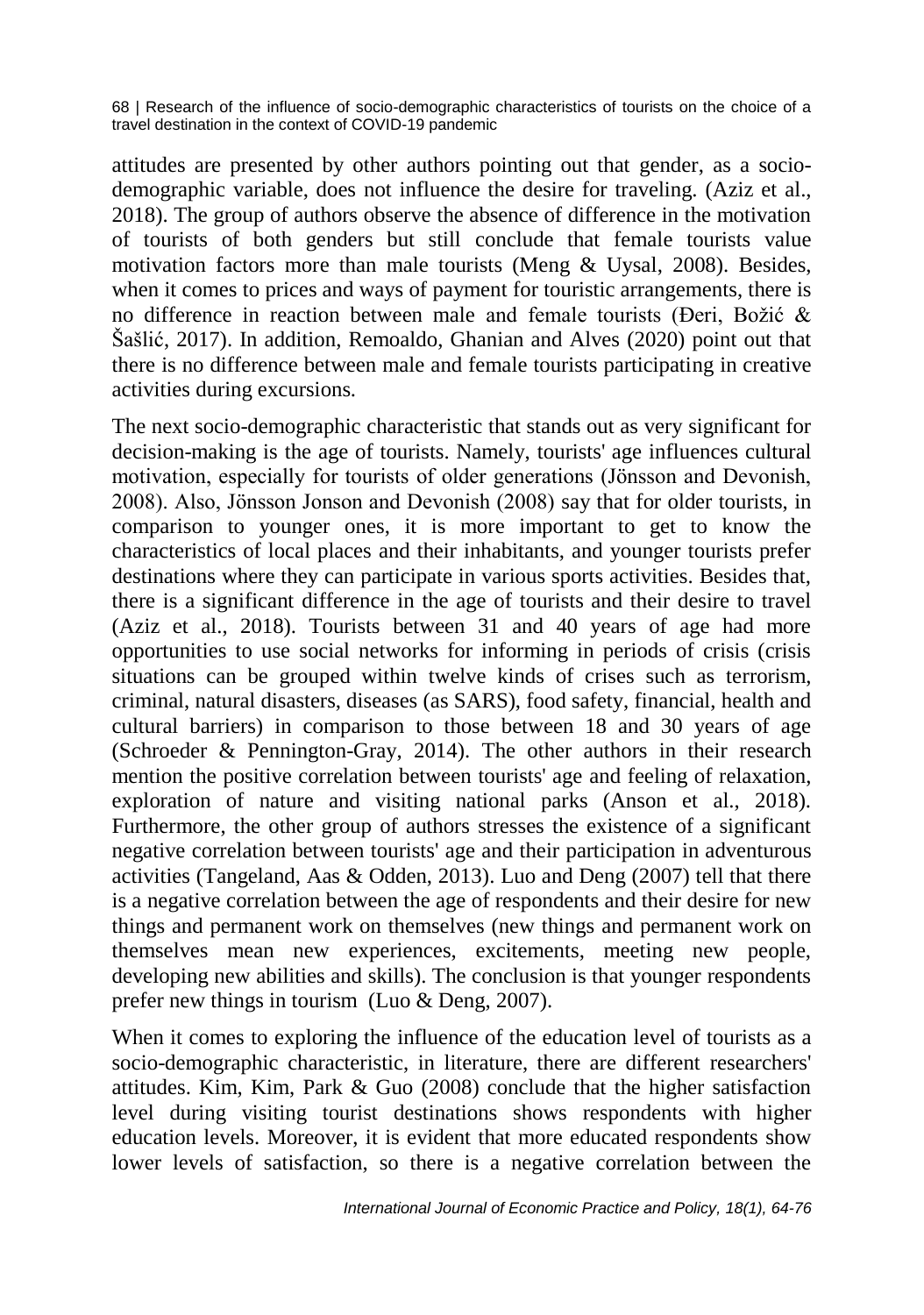education level and social influence (Anson et al., 2018). Authors have researched respondents' satisfaction by asking questions about public transport availability, tourist destination management, the safety of objects, availability of information about tourist destinations, the attractiveness of touristic destinations, etc. In the same research, social influence is related to the influence of friends and family in making decisions about visiting certain tourist destinations. A group of authors concludes that there is no statistically significant difference between tourists' education level and their desire to perform specific activities, such as fishing on holidays (Tangeland, Aas & Odden , 2013).

Family status is a socio-demographic characteristic that many authors are focused on in their research. For example, a group of authors concludes that families with small children are often limited in participation in hunting, walking, skiing and some other adventurous activities (Anson et al., 2018). As children grow and become more independent, those limits are reduced. Kattiyapornpong (2009) points out that families more often decide to visit national tourist destinations in comparison to individual tourists. In addition, Chen (2009) has determined that families travel more often to domestic tourist destinations.

In research studies that deal with socio-demographic factors that influence touristic decisions, the variable of interest was also the income level of tourists. Hence, Anson et al. (2018) show that monthly incomes and duration of visiting a certain tourist destination are strongly correlated to social influence that relates to the motivation of respondents to choose a tourist destination under the influence of their family, friends and others whose opinions they value. In addition, it is observed that level of income has an influence on planning tourist trips since the groups with higher incomes are prone to planning short trips within domestic tourist destinations, in comparison to groups of tourists with lower incomes (Kattiyapornpong, 2009). There are conclusions that tourists that visit Córdoba have medium to high purchase power (Escobar et al., 2020). It is possible, in literature, to find studies which results show that amount of income does not influence the greater desire for traveling (Aziz et al., 2018). Still, it is certain that the amount of income strongly influences decision-making about tourist destinations (Đeri, Božić & Šašlić, 2017).

#### **3. METHODOLOGY**

Data gathering was performed using a survey method. The questionnaire includes three parts, and it is distributed to respondents using the Internet. The first part of the questionnaire relates to socio-demographic characteristics of respondents: gender, age, years of education, a self-estimated income of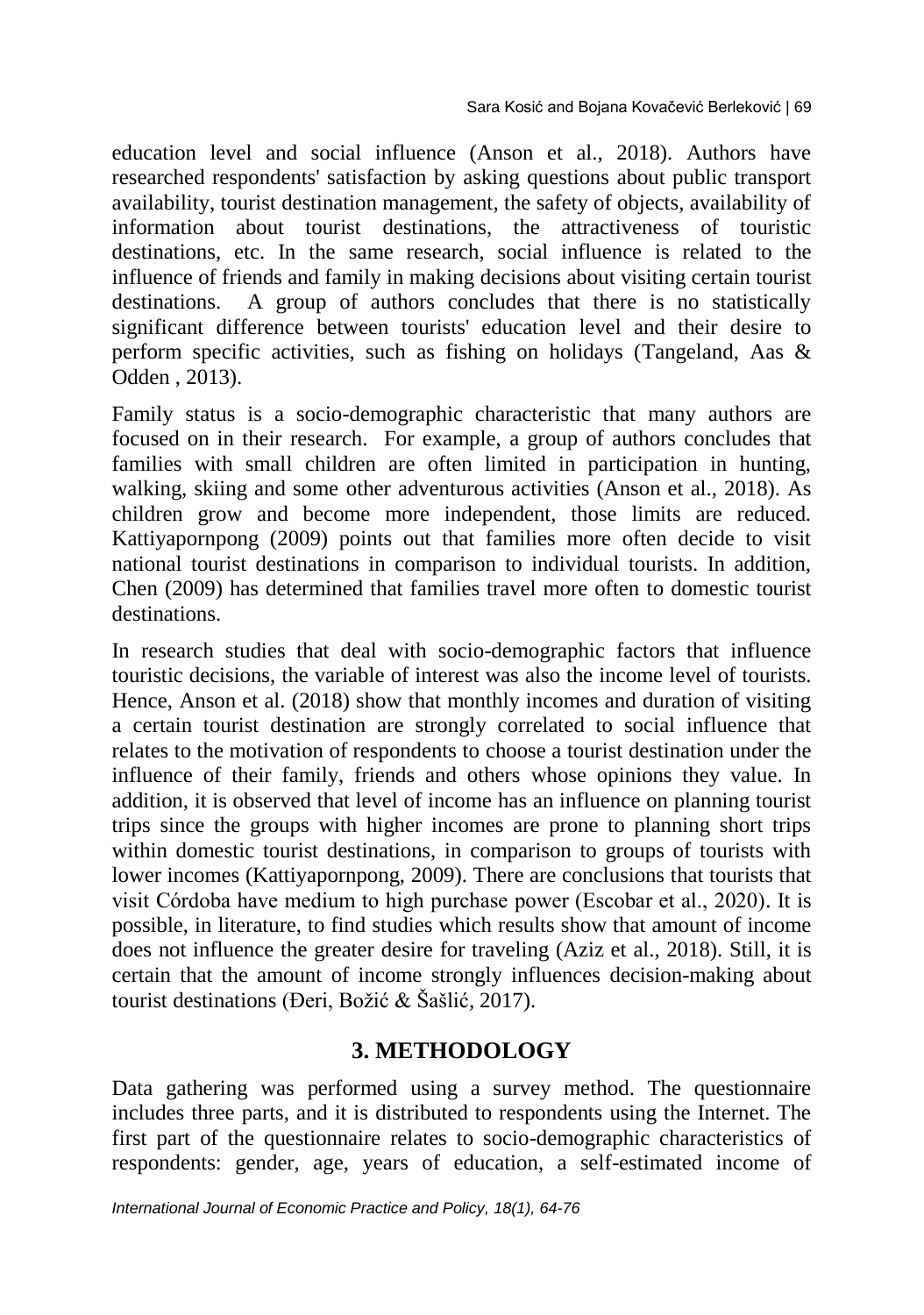household (from 1 to 5; 1- the lowest mark,  $5 -$  the highest mark), family status (married, single), number of members in the household. The second part of the questionnaire includes questions about respondents' plans for the holiday in 2020 and if they have chosen to visit a domestic destination instead of a previously planned holiday abroad. The third part of the questionnaire referred to the probability of exchanging tourist destinations abroad for domestic ones, even after the end of the Covid-19 pandemic (from 1 to 5; 1- it is not probable at all, 5- very probable).

The research was conducted in March of 2021 by distributing the questionnaire (Google Forms) using the Internet. The sample included 330 respondents of both genders. 27% of respondents were male, and 73% female gender. The average duration of education was 15.96 years (standard deviation 2.23) which implies that respondents, on average, have high education. When it comes to marital status, 40.3% of respondents are married, and 59.7% are single. The average age of respondents is 33.92 (standard deviation 12.32), and the average number of household members is 3 (standard deviation 1.36). The income of their households, respondents estimated at 3.59, on average.

Based on gathered data, two research segments were identified. The first segment were respondents who planned to spend their 2020 holiday abroad. However, due to the emergence of the Covid-19 pandemic, they still decided to visit a domestic destination within the borders of the Republic of Serbia. The other segment were respondents who acted in the opposite way, that is, despite the pandemic, they visited previously planned destinations abroad.

According to the previously stated and defined goal of the research, the authors have defined next null and alternative research hypotheses:

**H0**: Tourists from the Republic of Serbia who planned visit to tourist destination abroad in 2020 and have exchanged their destination for a tourist destination in the Republic of Serbia, due to the Covid-19 pandemic, are statistically significantly different in socio-demographic characteristics from tourists that have realized their planned visit to tourist destination abroad.

**Ha:** *Tourists from the Republic of Serbia who planned visit to tourist destination abroad in 2020 and have exchanged their destination for tourist destination in the Republic of Serbia, due to the Covid-19 pandemic, are not different in socio-demographic characteristics from tourists that have realised their planned visit to tourist destination abroad.*

In the process of comparison of these segments, the descriptive statistical analysis was used first. After that, for comparison of respondents according to gender and marital status,  $\chi^2$  test was applied, and in other cases, the t-test of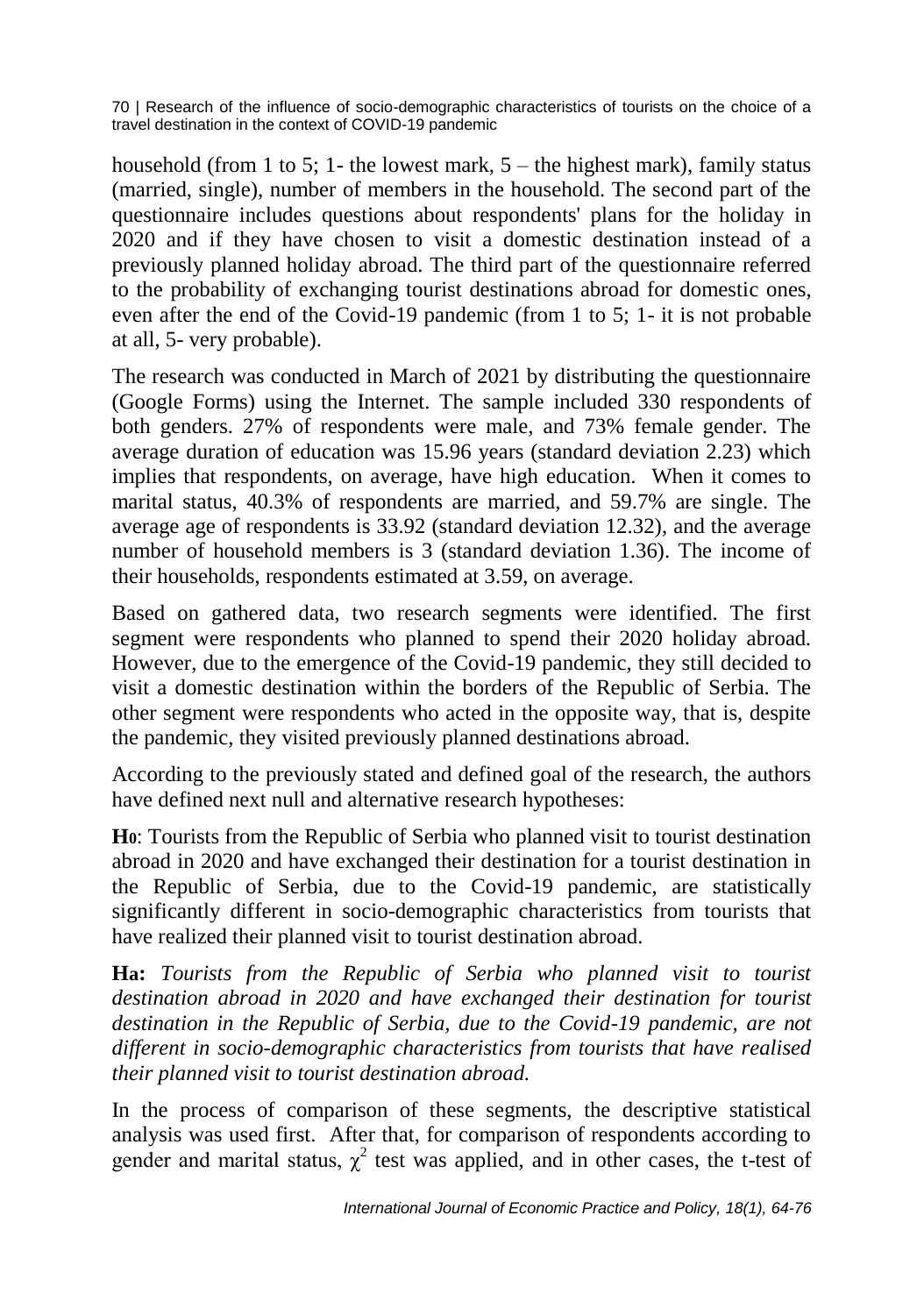independent samples was performed to make the comparison of respondents by age, years of education, self-estimated income, number of household members and the existence of probability for exchanging planned holiday abroad for a holiday in the Republic of Serbia.

## **4. THE DISCUSSION OF THE RESEARCH RESULTS**

The research results show that 75.2% of respondents had plans to go on holiday in 2020. Considering only these respondents, it may be concluded that 62.1% of them made the exchange of previously planned holiday abroad in 2020, and they decided to visit some domestic tourist destination. On the other hand, according to previous plans, 37.9% of respondents during 2020 still travelled abroad. The results of the comparison of those two segments are shown in Table 1 and Table 2.

Table 1

*The comparison of respondents according to gender and marital status using χ<sup>2</sup> test*

|                     | <b>Gender of respondents</b> |                | <b>Marital status of respondents</b> |                |  |
|---------------------|------------------------------|----------------|--------------------------------------|----------------|--|
|                     | Male $(\% )$                 | Female $(\% )$ | Married $(\% )$                      | Single $(\% )$ |  |
| Segment 1           | 26.0                         | 74.0           | 43.5                                 | 56.5           |  |
| <b>Segment 2</b>    | 25.5                         | 74.5           | 39.4                                 | 60.6           |  |
|                     | $\chi^2$ (df=1)= 0.006       |                | $\chi^2$ (df=1)= 0.412               |                |  |
| <b>Test results</b> | $p=0.938>0.05$               |                | $p=0.521 > 0.05$                     |                |  |

*Note:* Calculation of authors.

The presented results show no statistically significant difference between segments of respondents when it comes to socio-demographic characteristics. However, there is a statistically significant difference in probability that respondents would decide to exchange the planned visit to a tourist destination abroad for a holiday for some domestic tourist destinations even after the end of the Covid-19 pandemic.

Based on that, it may be concluded that the null hypothesis is rejected and the alternative hypothesis is accepted, so authors state that tourists from the Republic of Serbia who planned to visit tourist destinations abroad in 2020 have exchanged for tourist destinations in the Republic of Serbia, due to Covid-19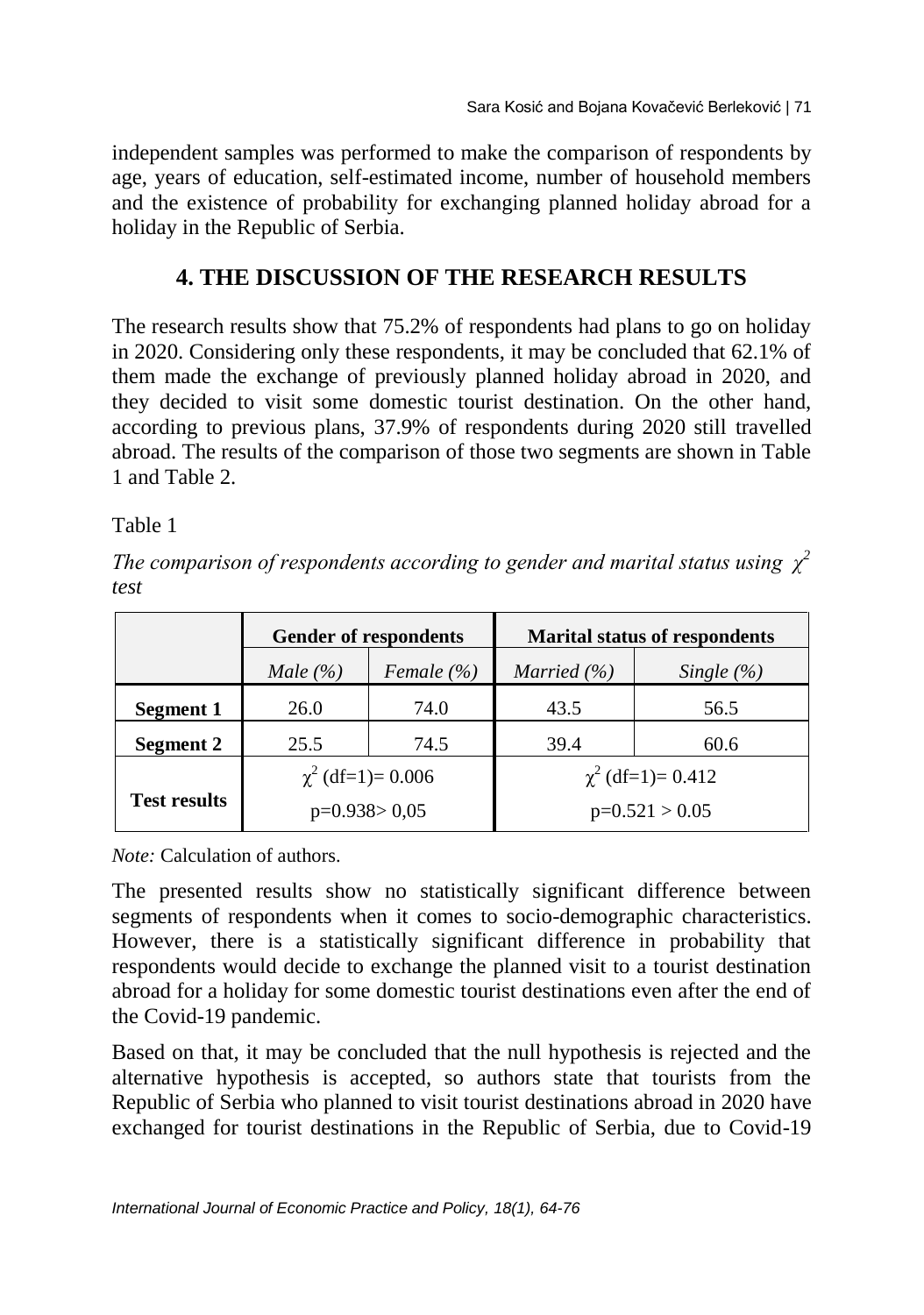pandemic, are not different in socio-demographic characteristics, from tourists that have realized their planned visit to tourist destination abroad.

Table 2

*The comparison of respondents according to other variables using t-test of independent samples*

| <b>Variables</b>                           | <b>Segment 1</b>                       |           | <b>Segment 2</b> |           |
|--------------------------------------------|----------------------------------------|-----------|------------------|-----------|
|                                            | $\boldsymbol{M}$                       | <b>SD</b> | M                | <b>SD</b> |
| Age                                        | 33.27                                  | 11.89     | 34.29            | 11.55     |
| Test results                               | $t(df=246)=-0.663$<br>$p=0.508 > 0.05$ |           |                  |           |
| <b>Years of education</b>                  | 16.01                                  | 2.32      | 16.04            | 2.15      |
| Test results                               | $t(df=246)=-0.122$<br>$p=0.903 > 0.05$ |           |                  |           |
| <b>Number of household members</b>         | 3.36                                   | 1.25      | 3.36             | 1.54      |
| Test results                               | $t(df=246)=0.011,$<br>$p=0.991 > 0.05$ |           |                  |           |
| <b>Self estimated income</b>               | 3.68                                   | 0.9       | 3.63             | 0.87      |
| Test results                               | $t(df=246)=0.464;$<br>$p=0.643 > 0.05$ |           |                  |           |
| <b>Probability of destination exchange</b> | 3.24                                   | 1.41      | 2.85             | 1.52      |
| Test results                               | $t(df=246)=2.045;$<br>$p=0.042 < 0.05$ |           |                  |           |

*Note.* Calculation of authors. (*M – Mean; SD – Standard Deviation*).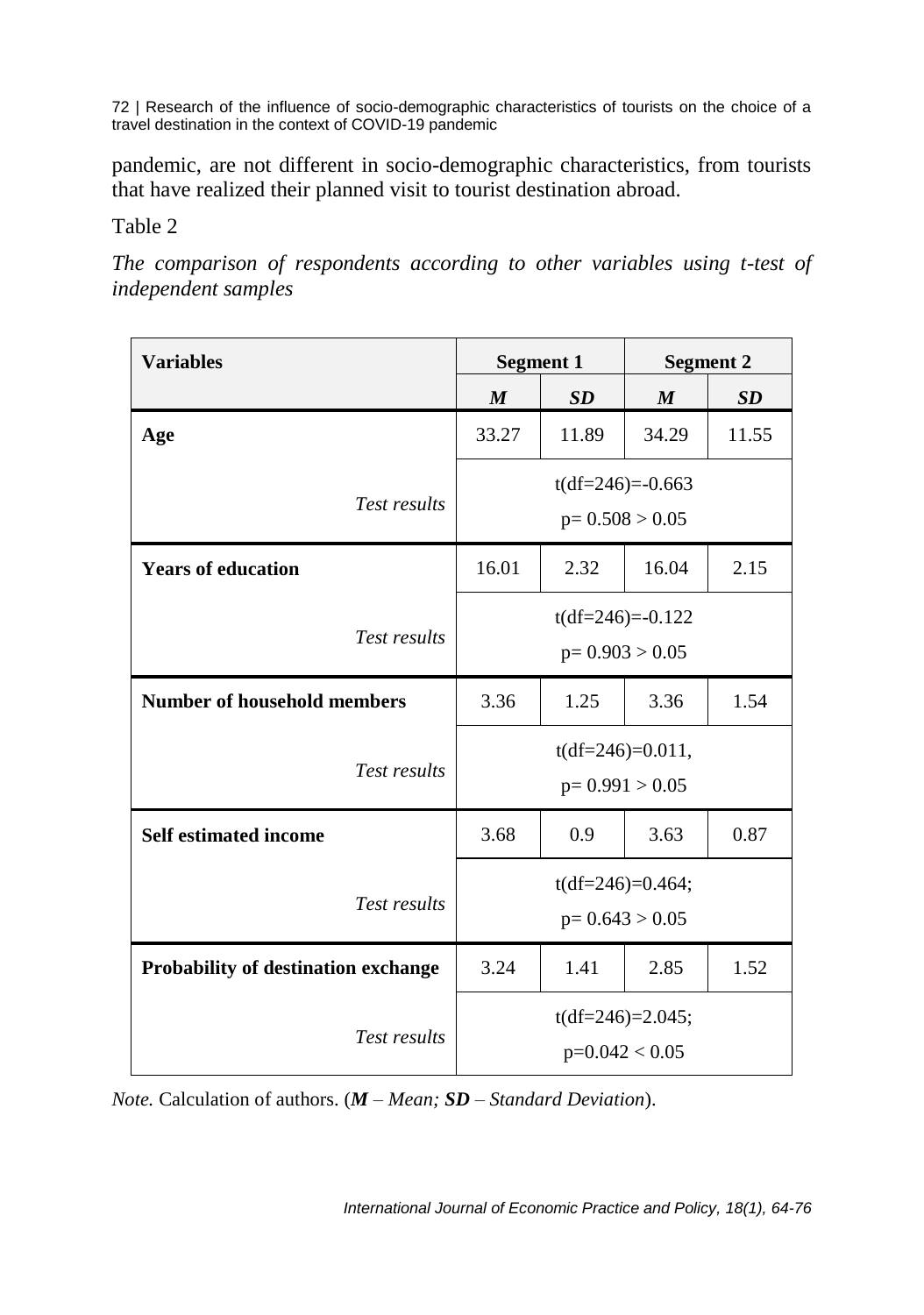The research results of this study are different from the usually obtained since none of the researched socio-demographic characteristics of respondents have not shown as relevant in intentions to during the last year, make the exchange of a tourist destination abroad for a domestic one. In most of the previous research studies, namely socio-demographic variables show high statistical significance. For example, the gender of respondents is a statistically significant variable in research of Fodness (1992); Hudson (2000); Kim, Kim, Park & Guo (2008); Meng & Uysal (2008); Tangeland, Aas & Odden (2013); Karatsoli & Nathanail, (2020). Contrary to the above, in literature is possible to find studies which authors were dealing with the same problem and determined that gender of respondents is not a relevant variable (Jönsson & Devonish, 2008; Meng et al., 2008; Đeri, Božić & Šašlić, 2017; Aziz et al., 2018; Remoaldo, Ghanian & Alves, 2020). A similar situation is found when it comes to the age of the respondents. The absence of statistically significant difference between the segments according to age is not in accordance with results of previous researches (Jönsson et al.,2008; Luo et al., 2007; Tangeland et al., 2013; Schroeder et al., 2014; Aziz et al., 2018; Anson et al., 2018).

Besides listed, results of this research show that the family status of respondents is not a significant variable, and that is in harmony with the research of Anson et al. (2018). However, some studies stress the significance of family status as a socio-demographic characteristic of respondents (Kattiyapornpong, 2009; Chen, 2009).

The absence of a statistically significant difference between segments is present in the case of years of education of respondents. Similar results have also been obtained from other researchers as Tangeland, Aas and Odden (2013) and Anson et al. (2018). Still, there are studies in which there is shown a connection between years of respondents' education and their choice of a tourist destination (Kim, Kim, Park & Guo, 2008).

However, self-estimated income has shown itself as an irrelevant variable in choosing a touristic destination, and it is in accordance with the results of Aziz et al. (2018). On the other side, a higher number of research studies concluded that the amount of income significantly influences the choice of a tourist destination. (Kattiyapornpong, 2009; Anson et al., 2018; Escobar et al., 2020).

## **4. CONCLUSION**

The research results lead to the conclusion that there are no significant differences between respondents' segments in socio-demographic characteristics. According to that, none of the socio-demographic variables researched in this work influenced the respondents' decision to change their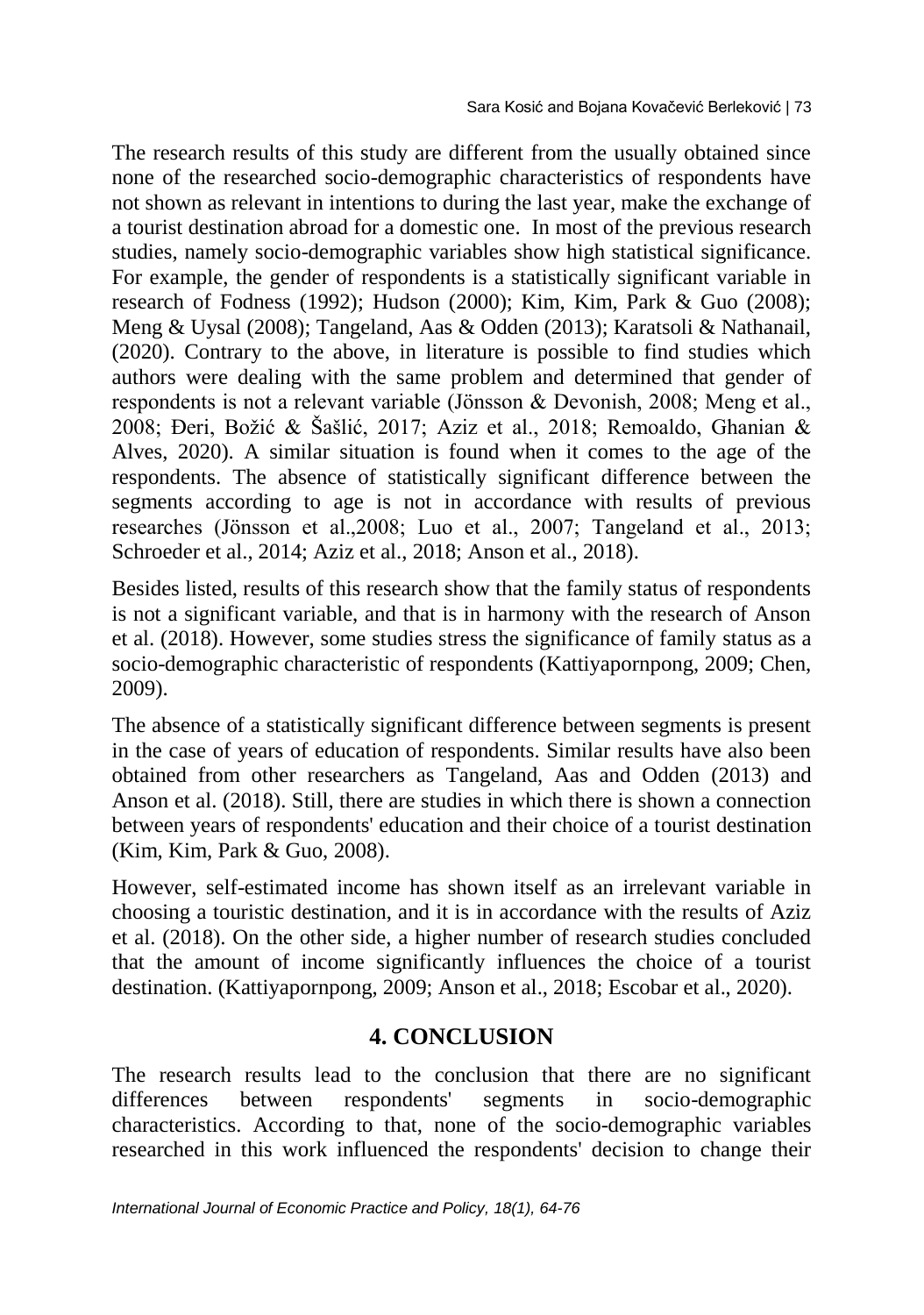previously planned travel abroad for a holiday in 2020, for visiting some of the domestic tourist destinations. However, the particular value of this research is the conclusion that, between the two researched segments, there is a significant difference when it comes to probability to act the same in the future and change a tourist destination abroad for a domestic one.

On the five-grade Likert scale, the average estimate of the probability that the respondents have exchanged tourist destination abroad for tourist destination in the Republic of Serbia during the previous year is 3.24. This average result shows that respondents have estimated this probability above mark 3, which shows a neutral level on the five-grade Likert scale. Previously presented shows that those who visited tourist destinations in the Republic of Serbia last year (although this answer may not be interpreted as a high level of their consent) still show greater willingness to visit some destinations in the Republic of Serbia in the forthcoming period. Of course, it does not tell about their definitive tourist choice. Still, it may be an important message to creators of economic and tourism development policy. It is important to consider it in planning and to improve tourist offers of the Republic of Serbia. The recommendation is that interest groups in tourism should research tourist demand characteristics of the segment of respondents that show intention and willingness to visit tourist destinations in the Republic of Serbia, more than the other respondents.

The research results also indicate the need to define one or more target market segments to which marketing activities would be directed, but also to define key tourist products and primary destinations in the Republic of Serbia, which are assessed as attractive and competitive by these market segments. Accordingly, it is recommended to take various measures in the form of a larger number of tourist vouchers approved by the competent state authorities to encourage national tourism development, and then conduct attractive marketing campaigns through the most popular social networks aimed at target market segments. One of the significant but insufficiently used ways of promotion in the Republic of Serbia is the presentation of attractive, forgotten landscapes in primetime on television channels and their promotion through film and serial programs. In the following period, promotional campaigns for travel in the Republic of Serbia should be conducted by the Tourist Organisation of Serbia, with the active role of local tourist organizations taking over.

One of the directions of future research dealing with the influence of sociodemographic characteristics on the choice of tourist destination in the conditions of the Covid-19 pandemic should be related to providing a larger number of respondents and expanding the research sample. The research, as mentioned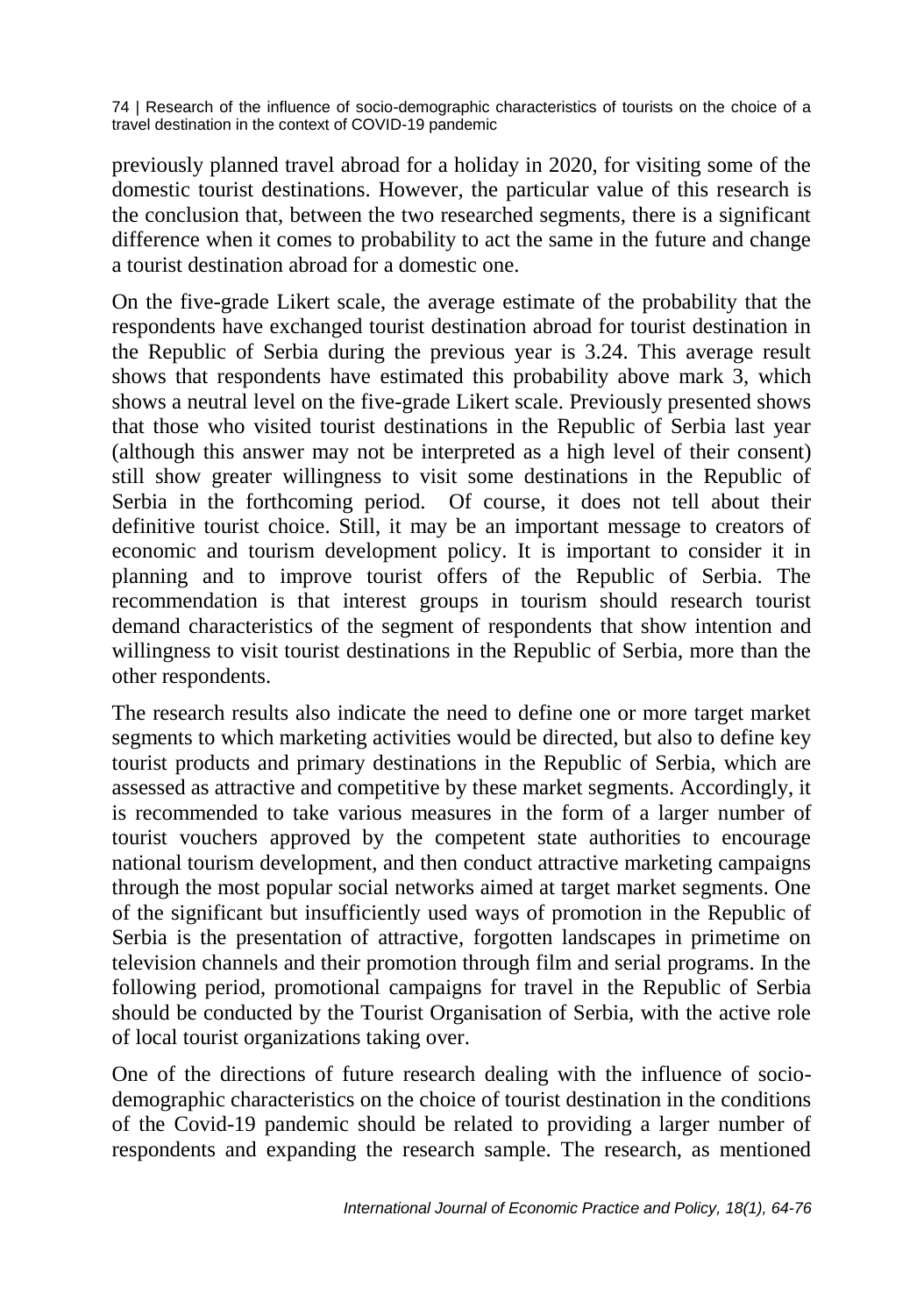earlier, pointed out the importance of the part of the tourist demand that is ready to replace the planned tourist destination abroad with one of the destinations in the Republic of Serbia, but not its characteristics and specifics, and the need for such research arises from the above. Also, to improve and further study the development of this topic, the elements of tourist choice, tourist motives and needs should be elaborated in more detail to obtain specific information on target markets and key tourist products in the Republic of Serbia for which there is the greatest interest.

#### **REFERENCES**

- Aziz, Y. A., Hussin, S. R., Nezakati, H., Raja Yvakviusof, R. N., & Hashim, H. (2018). The effect of socio-demographic variables and travel characteristics on motivation of Muslim family tourists in Malaysia. *Journal of Islamic Marketing*, *9*(2), 222–239.
- Chen, J. S., Huang, Y. C., & Cheng, J. S. (2009). Vacation lifestyle and travel behaviors. *Journal of Travel and Tourism Marketing*, *26*(5–6), 494–506.
- Đeri, L., Božić, S., & Šašlić, S. (2017). Analysis of gender differences in destination decision-making: The case study of Zakynthos Island. *Megatrend revija*, *14*(1), 47-62.
- Đeri L., Armenski T. & Jovanović T., (2014). How income influences the choice of tourism destination. *Acta Oeconomica, 64*(2), 219-237.
- Escobar, A. L., López, R. R., Pérez-Priego, M., & García, M. de los B. G. M. (2020). Perception, motivation, and satisfaction of female tourists with their visit to the city of Cordoba (Spain). *Sustainability*, *12*(18), 7595.
- Fodness, D. (1992). The Impact of Family Life Cycle on the Vacation Decisionmaking Process. *Journal of Travel Research*, *31*(2), 8–13.
- Hudson, S. (2000). The segmentation of potential tourists: Constraint differences between men and women. *Journal of Travel Research*, *38*(4), 363-368.
- Jönsson, C., & Devonish, D. (2008). Does nationality, gender, and age affect travel motivation? A case of visitors to the Caribbean Island of Barbados. *Journal of Travel and Tourism Marketing*, *25*(3–4), 398–408.
- Karatsoli, M., & Nathanail, E. (2020). Examining gender differences of social media use for activity planning and travel choices. *European Transport Research Review*, *12*(1), 1-9.